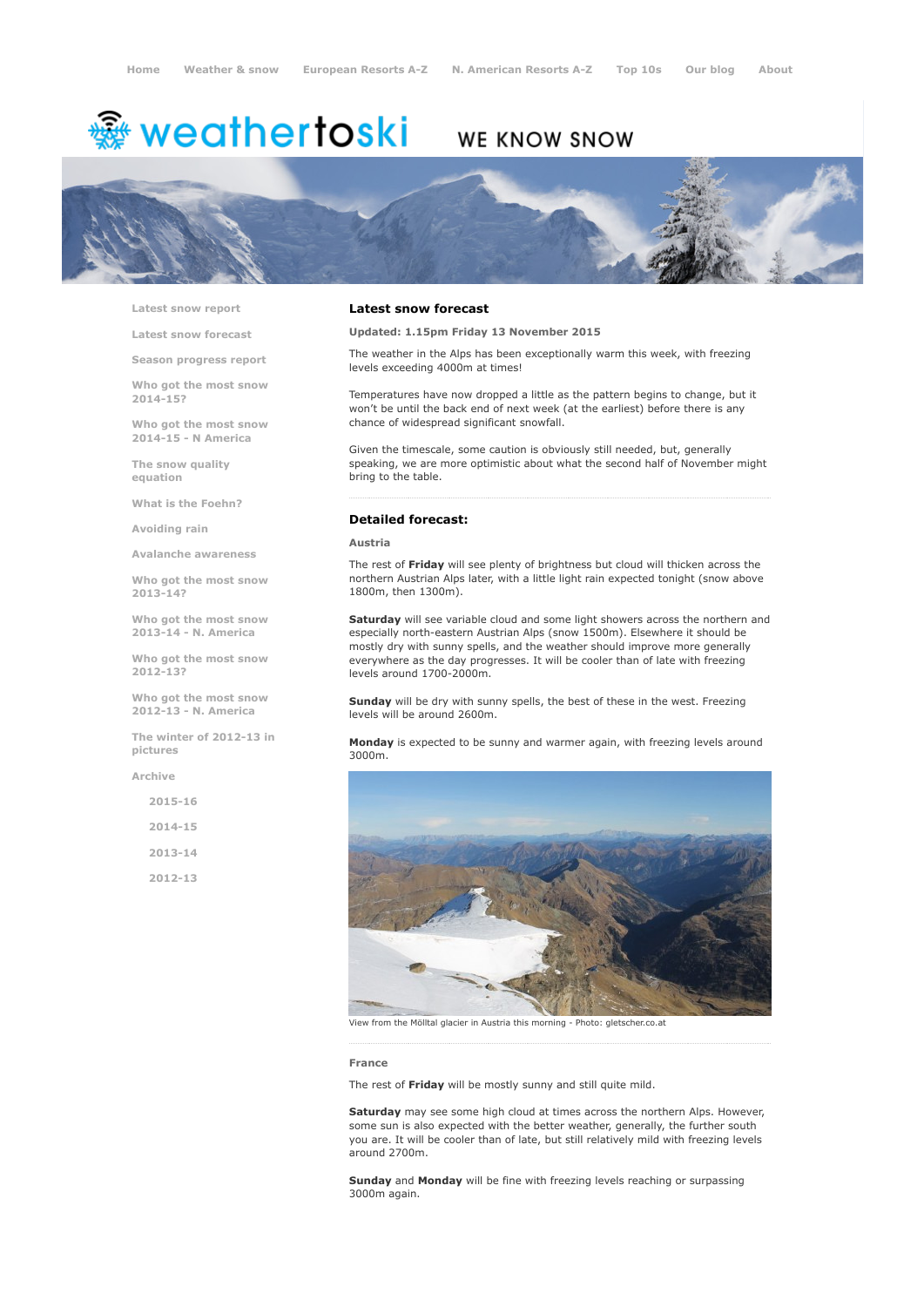

to answer it...

E: [info@weathertoski.co.uk](mailto:fraser@weathertoski.co.uk)

T: +44 (0)20 3151 3154



vards Grenoble from Chamrousse - Photo: chamr

Italy

The rest of Friday will be mostly sunny and still relatively mild.

Saturday may see some high cloud at times, but sunny spells are also expected. It will be a little cooler than of late, but still mild with freezing levels between 2600m and 3300m.

Sunday will be mostly fine and quite warm again, with freezing levels generally around or above 3000m.



Another gorgeous day in the Monterosa region - Photo: monterosa-ski.com

#### Switzerland

The rest of Friday will be mostly sunny, but with some high cloud moving into the north later in the day. Friday night may see a few light showers on the northern side of the eastern Swiss Alps, with a dusting of snow above 1800m, but nothing significant.

Early showers (a few flakes above 1500m) will die away from the north-eastern Swiss Alps on Saturday to leave most places with a dry day, with variable cloud and the best of any sunshine in the south and west. It will be cooler than of late with freezing levels between 2600m and 3000m.

Sunday and Monday will be mostly fine with freezing levels back up towards or even exceeding 3000m.



Looking north-west towards the Portes du Soleil from Villars - Photo: villars.ch